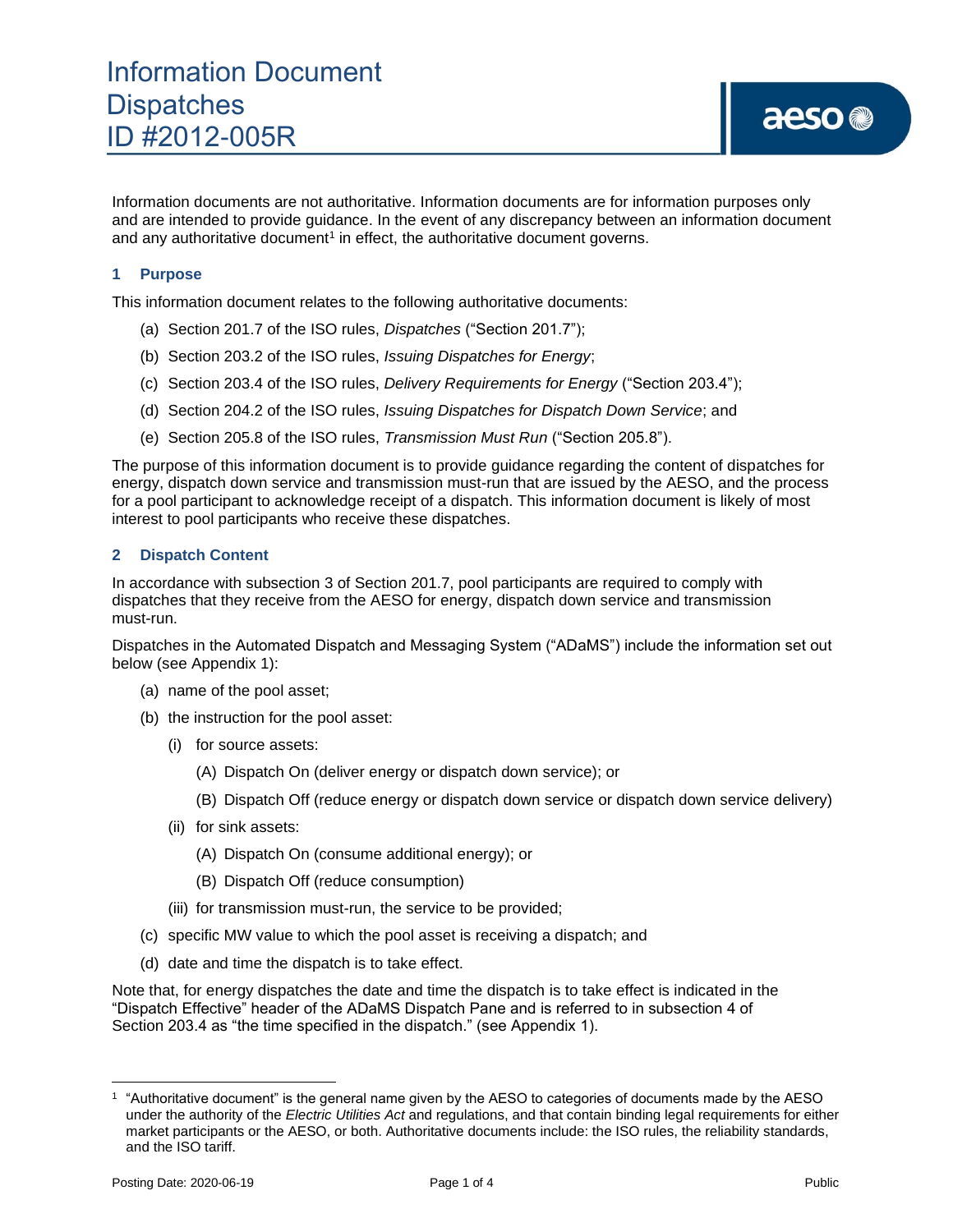For more information regarding dispatches in ADaMS, please see the *Automated Dispatch and Messaging System Participant Manual* in the help section of ADaMS, which is available to registered users only.

#### **3 Acknowledging Dispatches**

Subsection 5 of Section 201.7 requires pool participants to acknowledge receipt of a dispatch. In the case of an automated message, pool participants may acknowledge receipt of the dispatch by selecting the "Ack Disp" radio button within the ADaMS dispatch pane (see Appendix 1).

#### **4 Declaration of Transmission Must-Run Capability**

Under subsection 2(2) of Section 205.8, a pool participant under contract for transmission must-run ("TMR") is required to submit a declaration of TMR capability via the Energy Trading System ("ETS") before 12:00 hours on the day before the day that the offer is effective. The AESO recognizes that the current version of ETS may inhibit pool participants from submitting a TMR declaration in accordance with subsection 2(2) of Section 205.8 and is considering alternatives to resolve this issue. In the interim, pool participants under contract for TMR are asked to submit TMR declarations to the AESO when the information becomes available.

#### **5 Energy Storage**

As noted in Information Document #2020-013, *Energy Storage Guidance Document,* for the purposes of the energy market, including dispatch, a pool participant with a renewable hybrid site may choose to offer all generating facilities on site as a single source asset or as separate source assets. Both participation methods will be subject to the dispatch requirements described in Section 203.4. If a pool participant chooses to offer as a single source asset, the configuration of the source asset may be classified as a wind or solar aggregated generating facility and would be subject to the dispatch tolerance requirements in Section 203.4 with the corresponding applicability of the allowable dispatch variance applicable to a wind or solar aggregated generating facility as those facilities are defined in the AESO's *Consolidated Authoritative Document Glossary*. This allowable dispatch variance incorporates the facility's potential energy in addition to the dispatch instruction. As a wind or solar aggregated generating facility, the aggregated generating facility would also be subject to the requirements of Section 304.3 of the ISO rules, *Wind Power Ramp Up Management* and Section 304.9 of the ISO rules, *Wind and Solar Aggregated Generating Facility Forecasting*. The determination on the wind or solar aggregated generating facility classification will be made between the AESO and market participants during the connection process.

If a pool participant with an energy storage facility:

- (a) participates in the operating reserve markets with the full range of the energy storage facility as the resource; and
- (b) the associated source asset receives a dispatch to reduce its output to 0 MW in the energy market as a result of an operating reserve dispatch,

then when the energy storage resource receives a directive to provide its operating reserves, it will be expected to move from its current operating level to a new level equal to the current operating level plus the spinning reserve or supplemental reserve quantity. For example, consider an energy storage resource that is at an operating level of consuming 3 MW, and is issued a dispatch to provide 5 MW of operating reserves; if the AESO issues a directive for the operating reserve capacity, the resource will move from its current position of consuming 3 MW to an operating level of producing 2 MW.

#### **6 Appendices**

Appendix 1: Figure 1 – ADaMS Dispatch Pane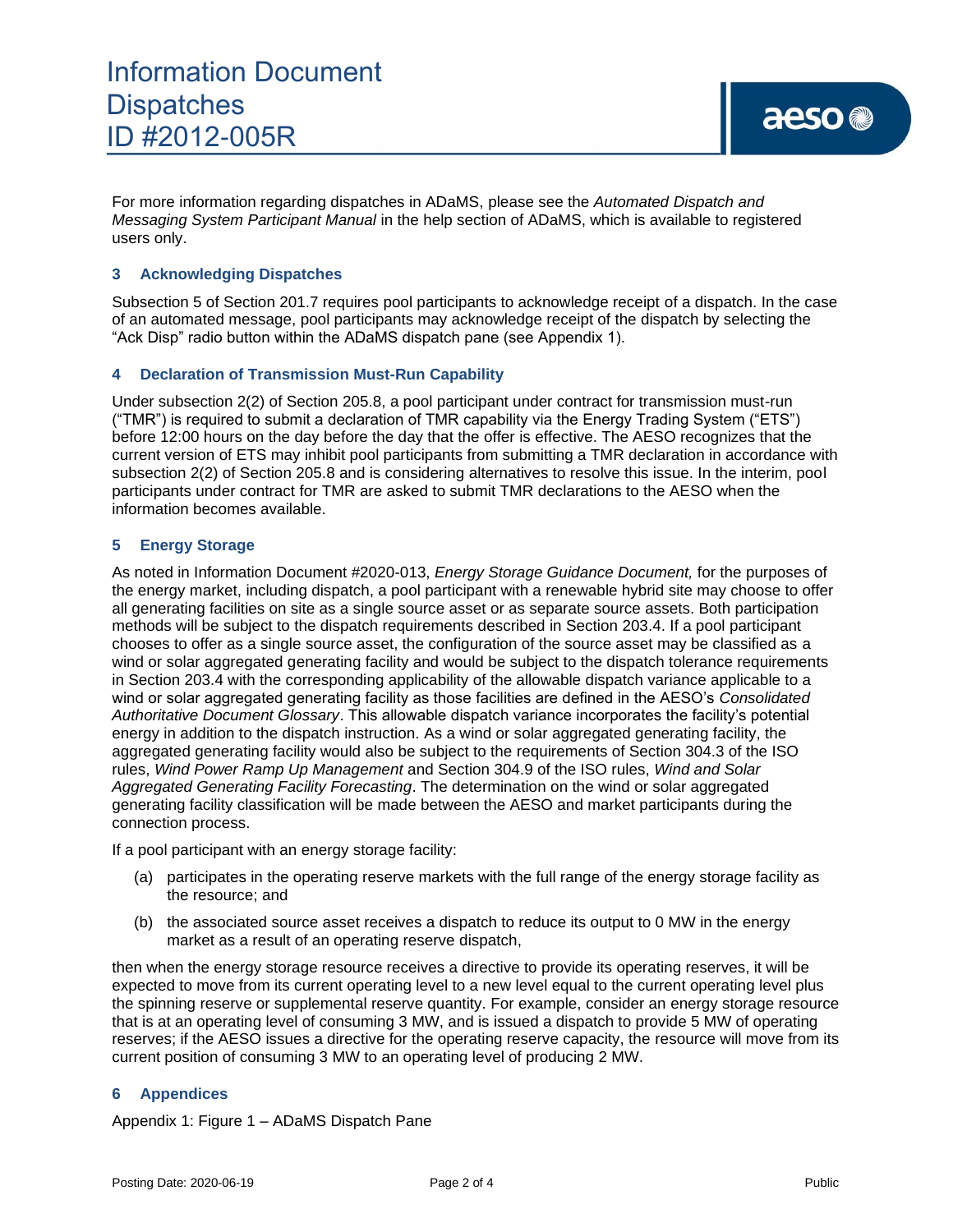# aeso<sup>®</sup>

## **Revision History**

| <b>Posting Date</b> | <b>Description of Changes</b>                                                                                                             |  |  |  |  |  |  |  |  |
|---------------------|-------------------------------------------------------------------------------------------------------------------------------------------|--|--|--|--|--|--|--|--|
| 2020-06-19          | Addition of section 5<br>Administrative amendments                                                                                        |  |  |  |  |  |  |  |  |
| 2019-09-24          | Amended section 1 to add reference to Section 203.4.<br>Amended section 2 to add dispatch effective description and<br>updated Appendix 1 |  |  |  |  |  |  |  |  |
| 2017-03-28          | Addition of section 4                                                                                                                     |  |  |  |  |  |  |  |  |
| 2016-09-13          | Amended section 3 to reflect change to ADaMS dispatch<br>pane for acknowledging receipt of a dispatch.                                    |  |  |  |  |  |  |  |  |
|                     | Administrative updates.                                                                                                                   |  |  |  |  |  |  |  |  |
| 2013-01-08          | Initial Release                                                                                                                           |  |  |  |  |  |  |  |  |